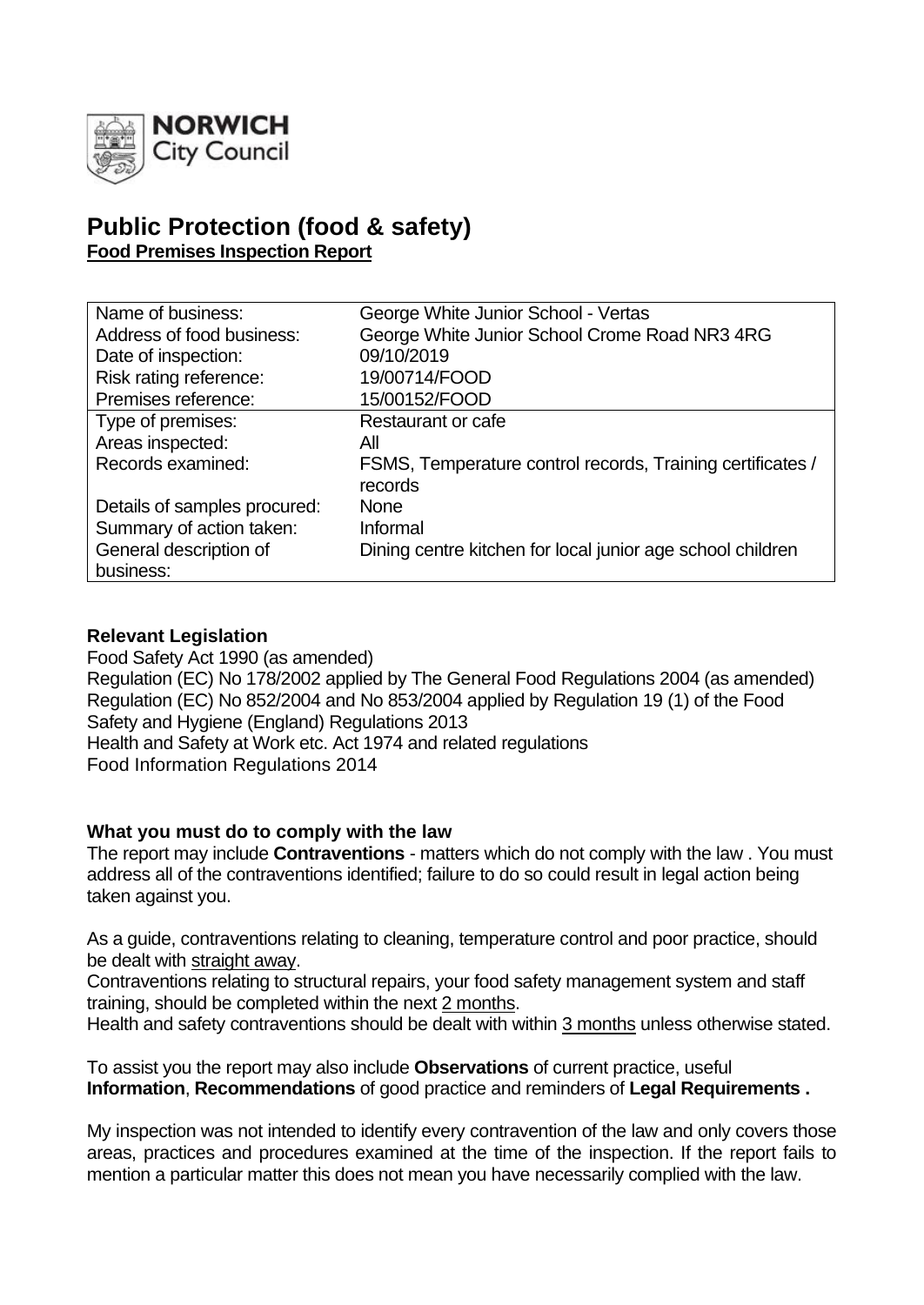# **FOOD SAFETY**

## **How we calculate your Food Hygiene Rating:**

The food safety section is divided into three areas which you are scored against for the hygiene rating:

- 1. Food hygiene and safety procedures
- 2. Structural requirements
- 3. Confidence in management/control procedures

Your Food Hygiene Rating is 4 - a good standard



# **1. Food Hygiene and Safety**

Food Hygiene standards are excellent. You demonstrated full compliance with legal requirements. You have safe food handling practices and procedures and all the necessary control measures to prevent cross-contamination are in place. **(Score 0)**

#### Contamination risks

**Observation** I was pleased to see you were able to demonstrate effective controls to prevent cross-contamination.

#### Hand-washing

**Observation** I was pleased to see handwashing was well managed.

### Personal Hygiene

**Observation** I was pleased to see that standards of personal hygiene were high.

### Temperature Control

**Observation** I was pleased to see you were able to limit bacterial growth and/or survival by applying appropriate temperature controls at points critical to food safety and that you were monitoring temperatures.

### **2. Structure and Cleaning**

The structure facilities and standard of cleaning and maintenance are of a generally satisfactory standard but there are some repairs and/or improvements which are required in order for you to comply with the law. Pest control and waste disposal provisions are adequate. The contraventions require your attention; although not critical to food safety they may become so if not addressed. **(Score 10)**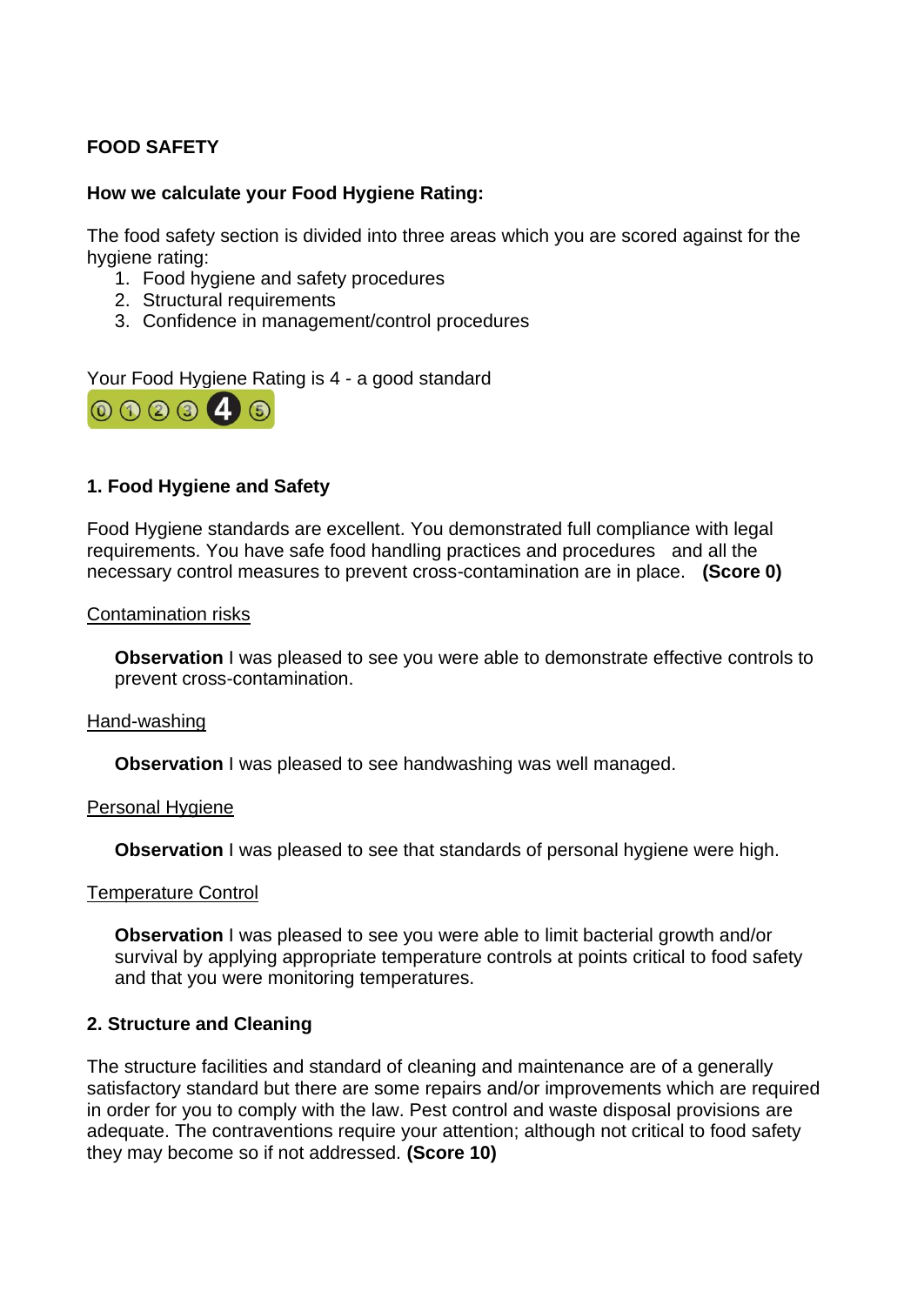### Cleaning of Structure

**Contravention** The following items were dirty and require more frequent and thorough cleaning:

- high level cleaning
- ceiling
- fly screens
- large build up of cobwebs under plastic canopy in rear kitchen.
- large build up of cobwebs in washing up kitchen at the junction of wall corners
- waste piping to wash hands basin in wash up kitchen
- cobwebs to windows

## **Maintenance**

**Contravention** The following had not been suitably maintained and must be repaired or replaced:

- wall surfaces
- worn and / or peeling paint

# **3. Confidence in Management**

A food safety management system is in place and you demonstrate a very good standard of compliance with the law. Food hazards are understood properly controlled managed and reviewed. Your records are appropriate and generally maintained. Your staff are suitably supervised and trained. You have a good track record. There are some minor contraventions which require your attention. **(Score 5)**

# Type of Food Safety Management System Required

**Observation** Your SFBB/food safety management system was in place and working well. I was confident you had effective control over hazards to food. **Observation** You were date labelling perishable foods appropriately and could demonstrate effective control over food spoilage organisms.

**Observation** You were monitoring (and recording) the temperatures of your fridges and freezers well as the temperature of cooked/hot-held food and could demonstrate effective systems for controlling bacterial growth and survival.

# Proving Your Arrangements are Working Well

**Contravention** The following matters are needed in order to demonstrate your food safety management system is working as it should:

• cleaning needs attention as large build up of cob webs were seen which indicates area's had been missed for some time

# **Traceability**